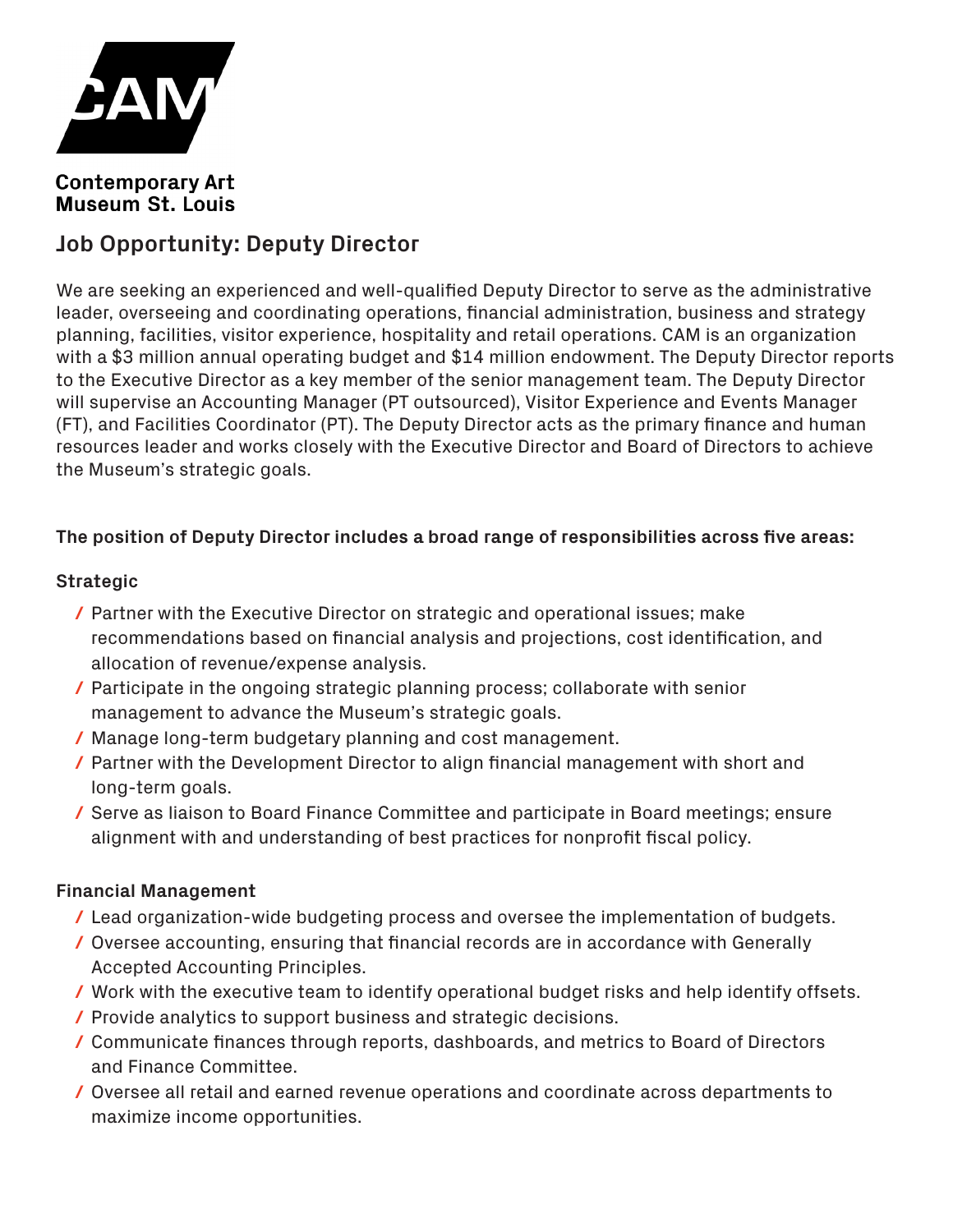#### **Human Resources**

- Oversee all human resource activities including new hires, terminations, and employee **/** benefit plans, including annual renewals (medical, dental, vision, FSA).
- Ensure compliance with all reporting regulations, including 403B regulatory reporting **/** requirements.
- Provide counsel on all new hires and participate in new hire interviews. **/**
- Ensure adherence to all personnel policies. **/**
- Provide critical feedback on performance issues and provide mediation when required. **/**
- Review compensation levels and benefits package against local, regional, and national **/** Arts Organizations and recommend changes to maintain competitiveness.
- Coordinate the organization-wide performance review process for all employees. **/**

# **Visitor Experience**

- Oversee the Visitor Experience program, ensuring a high-quality visitor experience through **/** staff training, educational tours, and a customer-service approach.
- Oversee management of front-of-house operations, including staffing, shop, cafe, bar, and **/** the Museum's facility rental program, with the goal of providing an excellent visitor experience in a safe, clean, and welcoming environment.
- Supervise policy and protocols to ensure that the Visitor Experience team communicates **/** knowledgeably and enthusiastically about exhibitions, programs, and Museum activities.
- Strategize the visitor experience, from planning-the-visit and in-gallery learning to data **/** capture, evaluation, and ongoing relationship management.
- Develop and implement attendance metrics, tracking, reporting, and analysis. **/**
- Oversee earned revenue operations, including the shop, cafe, and rental events. Balance **/** mission and facility needs of the Museum with maximized income opportunities.

# **Facilities Management**

- Supervise the facility maintenance function, including in-house maintenance, service **/** contracts, independent contractors, and annual preventative maintenance.
- Act as project manager on major capital projects. **/**
- Develop and update a long-term maintenance and capital-replacement plan. **/**
- Review with Finance Committee and Board and integrate with the annual operating budget **/** process.
- Competitively bid all service contracts on a routine basis. **/**
- Oversee contracted IT services, including all equipment maintenance and replacement. **/**

# **Qualifications**

- A minimum of seven years senior financial leadership experience. **/**
- Bachelor's degree in relevant field; CPA/CMA and/or MBA preferred. **/**
- Financial and accounting expertise, including knowledge of Generally Accepted **/** Accounting Principles.
- Proficiency in QuickBooks, Excel, CRM and various database platforms as well as POS and **/**commerce/sales solutions and integration.